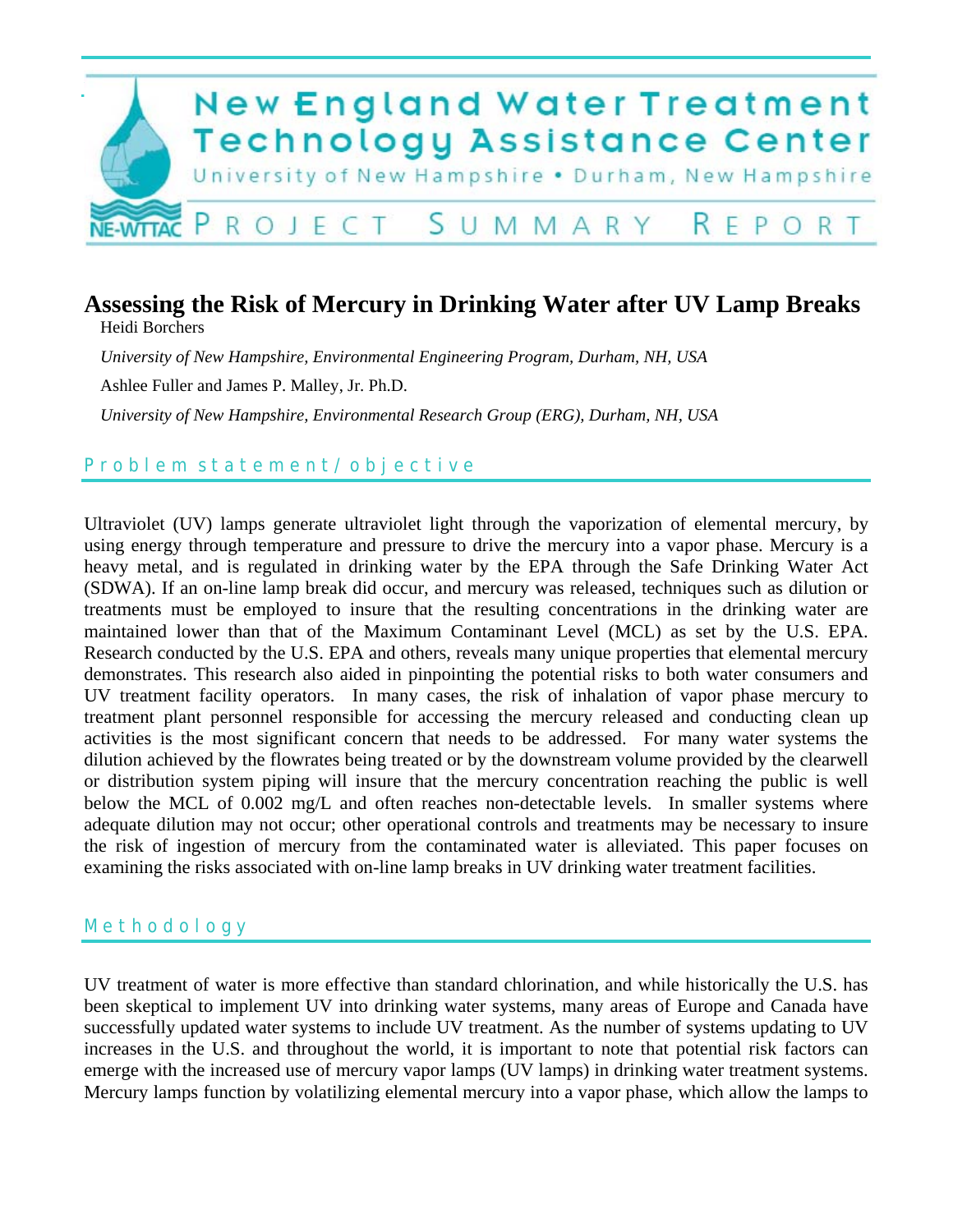ionize the mercury, and as an effect, produce UV light. In this process, there is a potential for lamp breaks to occur, in which case mercury can be released and enter the distribution system. After mercury enters the system, it has the potential to impact the water consumer. It is unclear how mercury will react when it enters a drinking water distribution system and additional research on these questions is needed.

This report is focused on "on-line lamp breaks," because they have the potential to pose health risks to water consumers. On-line lamp breaks pose the most risk because they occur when water is flowing over the lamps, and this treated water is released to the downstream processes or clearwell. Actual calculated health risks directly associated with on-line UV lamp breaks in drinking water treatment systems are unknown at this time but their potential has been estimated in several studies to be small.

## **THE UV REACTOR**

The diagram (Figure 1) depicts the setup of a typical UV reactor in a drinking water treatment plant. It is important to note that UV lamps in a reactor are oriented differently depending on whether they are treating drinking water or wastewater. In a drinking water system, UV lamps are oriented perpendicular to the direction of the water flow through the system. A UV reactor works by passing water through the mercury vapor lamps that generate UV. "The lamps are situated horizontally across the reactor, so the water will travel the length of the tubes of the UV lamps in order to attain maximum treatability" (U.S. EPA, 2006).

In the reactor represented in Figure 1, water enters through the influent pipe and enters the UV reactor where the UV lamps are contained, and may be oriented parallel or perpendicular to the direction of water flow. The UV lamps are housed in "quartz sleeves" that function to protect and thermally insulate the lamp. Often MP UV reactors contain a wiper system that wipes the sleeve when a film develops, that could interfere with the intensity of the UV.

#### **UV LAMP BREAKS**

Some lamp breaks have occurred in distribution systems. Risks can surface if UV lamps break, because each typical medium pressure mercury vapor lamp contains approximately 400 mg of elemental mercury (Malley, 2006). If a break occurs, elemental mercury may be present in vapor or colloidal form, in the UV reactor and immediately downstream of the reactor. For ease, lamp breaks have been defined and categorized into two categories (U.S. EPA, 2006):

#### *1. Off-line Lamp Breaks:*

The first type of lamp break that can occur is known as an *off-line* lamp break. These breaks can occur during transportation and setup, and is defined as a break that occurs when water from the system is not flowing through the lamp. There is no risk associated with the water consumer in this type of break. When the lamp is not in use, the mercury can be found in a liquid phase, which is less hazardous than when it is found in the vapor phase. The only risk associated with this type of break is to the transporters or workers. If individuals are properly trained, and the lamps are handled correctly, then a break of this type can be avoided (U.S. EPA, 2006).

#### *2. On-line Lamp Breaks:*

An on-line lamp break occurs when the quartz sleeve that protects the UV bulb breaks. When proper training and precautions are followed, this type of break is rare. An on-line lamp break has the potential to directly impact the water consumer. There is greater risk associated with this type of lamp break than an off-line lamp break, because it occurs while water is flowing through the lamp. When this type of break occurs, the elemental mercury is in a vapor state, due to the high temperatures that the lamp reaches during UV generation (U.S. EPA, 2006).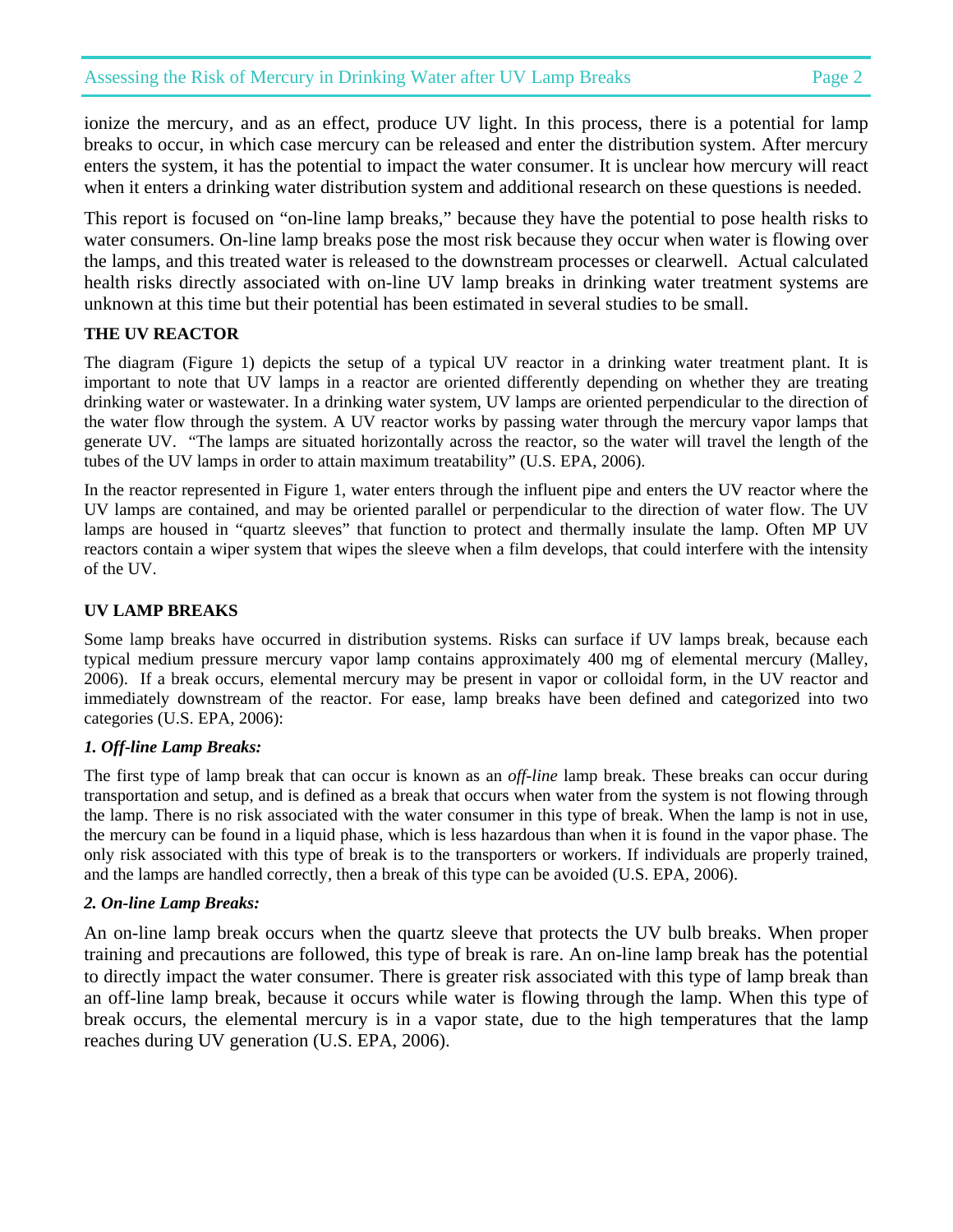## R e s u l t s

## **CASE STUDIES**

Several studies have revealed that lamp breaks in operating facilities are rare, but they can occur due to factors listed below:

*1. Lamp manufacture and handling*: New lamps can fail due to manufacturing problems. Mishandled lamps can also fail upon installation. This is considered an off-line lamp break (U.S. EPA, 2006).

*2. Power compatibility*: Power surges and electrical component failure can cause lamp damage. Overdriving lamps with excessive power input can also cause lamp failure (U.S. EPA, 2006).

*3. Orientation:* UV lamp orientation within a UV reactor can increase the potential for on-line lamp breaks. Orienting MP lamps perpendicular to the ground should be avoided since this can result in differential heating of the lamp and the sleeve, which can lead to cracking of the lamp and sleeve while the lamp is in use in the reactor.

*4. Faulty manufacturer or design* was the leading cause of most of the mercury release incidents. The first case occurred because the applied power exceeded the tolerances of the lamp, causing the lamp to burst from within. The second case occurred due to the vertical orientation of lamps in the reactor that resulted in differential heating, and eventual cracking of the lamp and lamps sleeve because the heat accumulated at the tops of the lamp and sleeve. A third case occurred due to high operating temperatures, which resulted in deformation of the lamp sleeve. The lamp sleeve sagged and on contact with the lamp, both the lamp and the lamp sleeve broke. Another case occurred because of a manufacturing defect in which the lamps exploded after approximately 300 hours of operation. The last break occurred after the lamp manufacturer used contaminated quartz material (U.S. EPA, 2006).

*5. Damage from debris* impact was the second most common cause of lamp breaks involving mercury release. There are currently five documented cases involving debris damage. The first case involved stones that entered the reactors and struck the lamps. The second case occurred because gravel entered the reactor through the booster pump and struck the lamp (U.S. EPA, 2006).

*6. Loss of water flow and temperature* was a cause of two documented breaks. In one case, the lamps were left on and allowed to reach high temperatures (600 degrees Celsius), in empty non-operating reactors. Restoration of flow caused cooler water (20 degrees Celsius) to break the lamps. This occurs due to extreme thermal stresses on the UV lamps and sleeves from the rapid change in temperature (U.S. EPA, 2006).

*7. Operator error:* There was one documented case of operator error when a forklift collided with the on-line reactor that resulted in a lamp break, and release of mercury (U.S. EPA, 2006).

*8. Water Hammer:* Several UV manufacturer's have reported that rapid changes in pressure gradients often resulting from rapid opening or closing of valves can result in extreme lamp and sleeve vibrations that can crack sleeves or damage seals allowing water to enter the lamps and ultimately lamp breakage.

## **ABSORPTION OF MERCURY**

Based on thorough research conducted by the U.S. EPA and other professionals, it has been determined that the absorption of elemental mercury vapor occurs rapidly through the lungs, but is poorly absorbed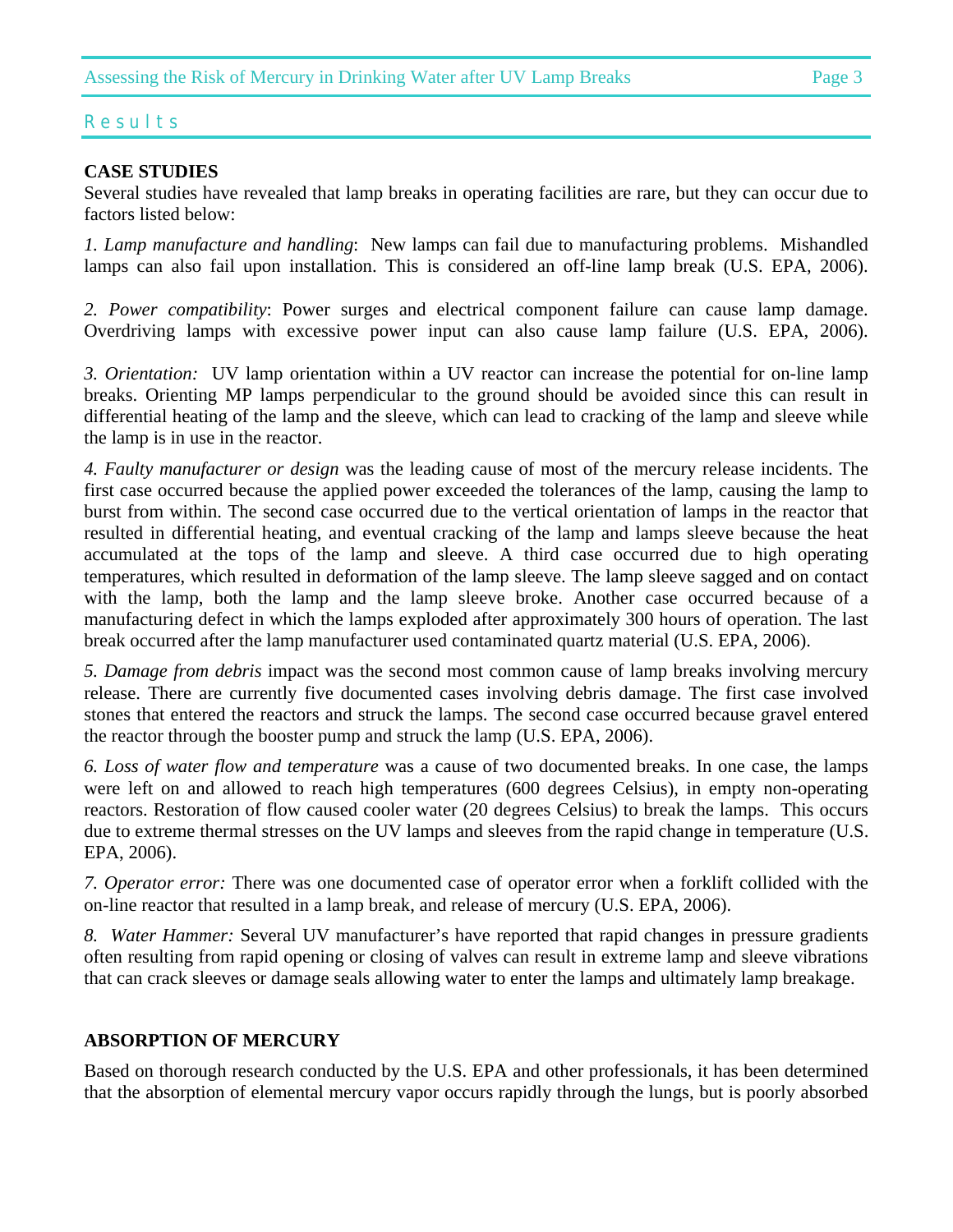by the gastrointestinal tract. Studies in human volunteers have shown that approximately 75–85% of an inhaled dose of elemental mercury vapor was absorbed by the body (U.S. EPA, 1997).

Research on rats conducted by Bornmann et al. (1970) further validated that liquid metallic mercury is poorly absorbed from the gastrointestinal tract. In rats, less than 0.01% of an ingested dose of metallic mercury was absorbed (U.S. EPA, 1997). The study also showed that the release of mercury vapor from liquid elemental mercury in the gastrointestinal tract was very limited. Research conducted by Berlin (1986), suggests that within the gastrointestinal track the ingested elemental mercury undergoes rapid reactions and a mercuric sulfide coating form around the ingested mercury. This coating acts to prevent absorption of elemental mercury and minimizes volatilization (U.S. EPA, 1997).

Absorption of elemental mercury through dermal contact is very poor. The rate of dermal absorption accounts for less than 3% of the total amount absorbed during exposure to mercury vapor. Conversely, greater than 97% of mercury vapor absorbed was found to occur through the lungs (U.S. EPA, 1997).

Since mercury absorption is primarily through inhalation, following a UV lamp break the water consumer is at a much lower risk from mercury exposure than UV reactor technicians if a break occurs. Given the typical partial pressures (1-10atm) and operating temperatures of UV lamps (100-900 degrees Celsius), virtually all of the elemental mercury in the lamp will be in vapor phase when the lamp is online and in use (U.S. EPA, 2006). In mercury amalgam lamps the alloy will dictate the total amount of vapor phase mercury in the lamp during operation and this amount will be lower than in non-amalgam lamps but the quantities of mercury in the vapor will still result in an inhalation health risk. As the mercury vapor cools to typical water conditions of 20 degrees Celsius and 1 atm, the mercury will return to its solid state. Thus, responders to a lamp break must be trained to deal with mercury that is initially in a vapor phase, and later in a colloidal phase downstream of the break. Anecdotal information suggests that vapor phase mercury concentrations in a shutdown and drained UV reactor can remain high (above OSHA standards) for several hours after the break has occurred.

## **ELEMENTAL MERCURY**

It is important to note that the solubility of mercury in water is relatively low, about 62 μg/L under standard temperatures and pressures (Malley, 2006), which suggests that the majority of the mercury will likely precipitate out of solution instead of dissolving in the water once equilibrium is achieved. Further, mercury has a density of 13.59 g/mL at 25 degrees Celsius suggesting that droplets of elemental mercury once formed will have a high terminal settling velocity. However, despite the large density, elemental mercury is unique in its ability to evaporate when released to water or soil (Berlin, 1986).

# **CALCULATING THE RFD and MCL FOR MERCURY**

The U.S. EPA established the oral Reference Dose (RfD) based on the assumption that thresholds exist for certain toxic effects in human beings due to mercury exposure such as cellular necrosis. It is expressed in units of mg/kg-day. "The RfD is an estimate (with uncertainty spanning perhaps an order of magnitude) of a daily exposure to the human population (including sensitive subgroups) that is likely to be without an appreciable risk of deleterious effects during a lifetime" (U.S. EPA, 1995).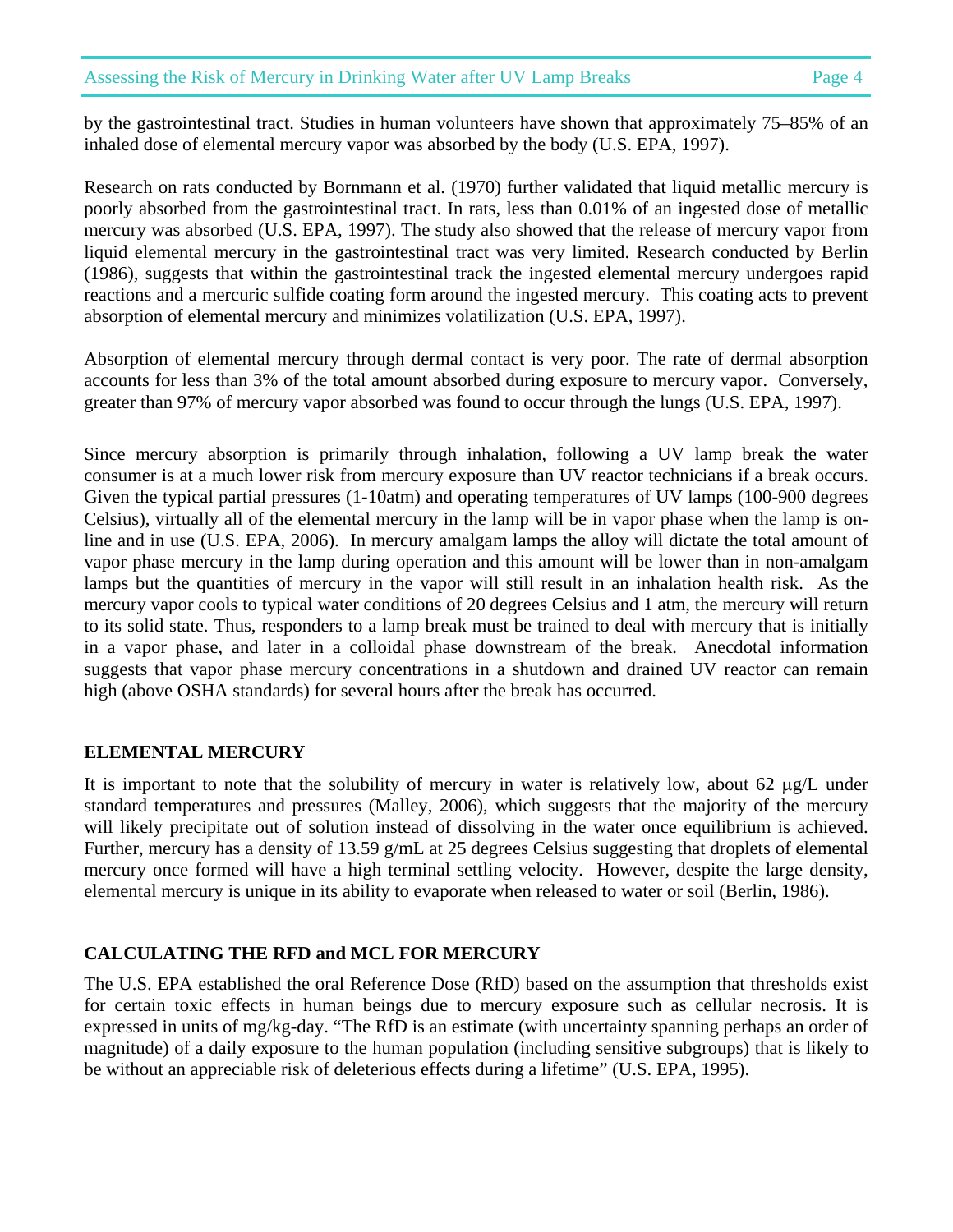Dose conversions in the three studies employed a 0.739 factor for HgCl<sub>2</sub> to Hg<sup>2+</sup>, a 100% factor for subcutaneous (s.c.) to oral route of exposure, and a time-weighted average for days/week of dosing. This RfD is based on back calculations from a Drinking Water Equivalent Level (DWEL), which were recommended to and subsequently adopted by the EPA, of 0.010 mg/L: (RfD = 0.010 mg/L x 2 L/day/70 kg bw = 0.0003 mg/kg/day). (U.S. EPA, 1995)

The U.S. EPA assumed the following standards when calculating the RfD for mercury:

- DWEL =  $0.010$  mg/L of mercury
- Average amount of water consumed  $= 2L/day$
- Average bodyweight of adult  $= 70 \text{ kg}$

Therefore:

$$
\text{RfD} = \frac{0.010 \text{ mg/L} \times 2 \text{ L/day}}{70 \text{ kg body weight}} = 0.000285 \text{ rounded to } 0.0003 \text{ mg/kg/day}
$$

"The RfD of 0.0003 mg/kg/day is based on immune mediated kidney damage in three studies conducted in a sensitive strain of rats (Norway rats)" (U.S. EPA, 2002). Under the Safe Drinking Water Act (SDWA), the U.S. EPA established a primary Maximum Contaminant Level (MCL) of mercury to be 0.002 mg/L or 2 µg/L (U.S. EPA, 1997). MCLs are enforceable and take into account the cost of removal of the pollutant from the drinking water source. All public water systems in the United States must meet this MCL.

# **MASS BALANCE**

A mass-balance analysis for several hypothetical online lamp failures in several different drinking water plants (Malley, 2006) revealed that many systems with clearwells have the ability to dilute the potential concentrations of mercury released from the broken lamps to levels much lower than the U.S. EPA's MCL of 2  $\mu$ g/L. For example, if the clearwell has a volume of at least 58,000 gallons and the system is treating a minimum water flow of 3.3 Million Gallons per Day (MGD) the resulting concentration of mercury leaving the clearwell in a typical single, 400 mg-Hg lamp break would be approximately 0.001  $\mu$ g/L.

Small groundwater systems with close first users and systems devoid of clearwells are faced with a tougher challenge. The operators of such systems must adopt a standard operating plan in response to an online lamp break in which the water contaminated by the broken lamps must either be bypassed, or perhaps design adequate inline storage and dilution in order to ensure concentration reduction so the potentially contaminated water doesn't reach the consumer. Another option for the smaller systems may also be to specify a UV reactor where the mercury containing lamps do not come in contact with the water being treated since there are a few reactors of this type available to the small UV systems. Methods for treatment and removal of the released mercury are reviewed next.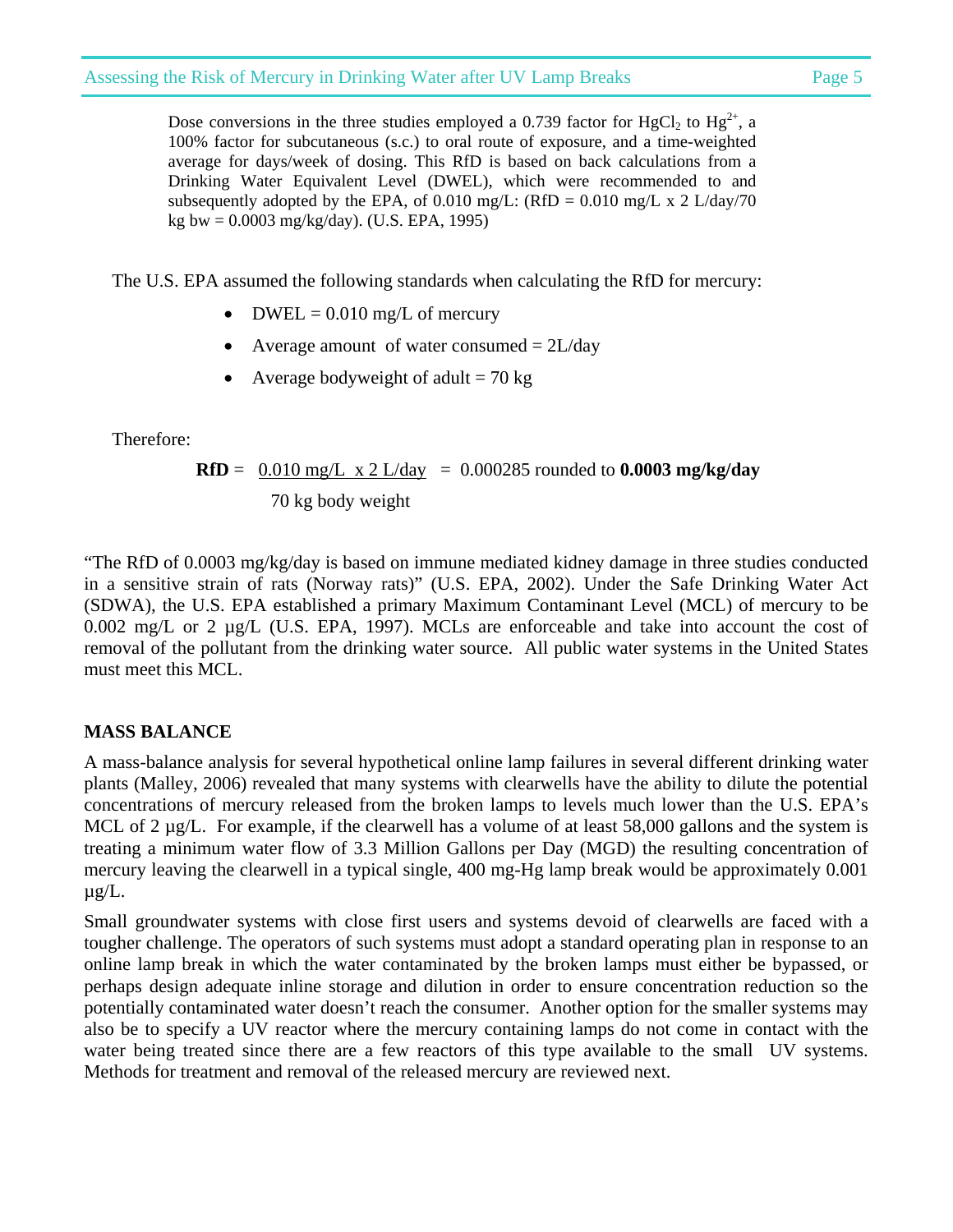## Assessing the Risk of Mercury in Drinking Water after UV Lamp Breaks Page 6

#### **TREATING MERCURY**

U.S. EPA has identified Best Available Technologies (BAT) for proper remediation of mercurycontaminated water in drinking water and wastewater systems. One example of a remediation system involves coagulation and filtration of mercury. Another way to treat the mercury, especially if it is in a large quantity, is through the use of granular activated carbon adsorption. In addition, lime softening with resulting precipitation and filtration, and reverse osmosis membranes are generally used to treat small quantities of mercury contamination in water (U.S. EPA, 2007).

Another possible design could be one that forces the mercury to cool and settle out using gravity, before it exits the UV reactor piping and enters the clearwell or distribution system. The theoretical conditions necessary to insure adequate settling of the mercury can be estimated using simple Stoke's Law with turbulent flow modification calculations. These calculations suggest that over 99% of the debris and elemental mercury will be collected in a relatively simple drop-leg type stilling pipe. Muti et al. (2005) showed for smaller UV systems treating drinking water wells in Ontario, Canada that a drop-leg type structure was designed into the downstream piping to provide a trap for the debris and mercury that may result from an online lamp break. This design is theoretically sound and should provide a trap for the majority of the debris and mercury released. However, no data on actual performance of these drop leg traps during an online mercury lamp break has been reported in the literature.

#### R e c o m m e n d a t i o n s

A typical medium pressure mercury vapor lamp will contain 400mg of elemental mercury or less; larger systems and systems with clearwells need only be concerned minimally with on-line lamp breaks. This is because the amount of water flowing through the system and/or the clearwell volume will dilute the mercury concentration to concentrations that are far below the MCL for mercury, as set by the EPA. Mass balance analysis suggests even if all of the lamps in a typical MP UV reactor were to break in most *typical* drinking water systems, the water will be safely diluted by the time it exits the clearwell. Systems with low flows and or systems lacking clearwells may have difficulties if an on-line lamp break occurs. Though documented breaks are rare, these can occur, and need to be addressed properly so the operators know what to do if such a scenario arises. Operators should also be trained to properly treat and remove the mercury from the system, or be able to safely contain it until qualified personnel can arrive. By looking at the available data and studies conducted for mercury, the vapor is easily absorbed through the lungs, secondly, through the dermal layer, and poorly through the gastrointestinal tract. The greatest risk of exposure if an online mercury lamp break occurs is to the operators and technicians responsible for the clean-up in the drinking water treatment facility, and not to the consumers.

## R e f e r e n c e s

## A r t i c l e s

• U.S. EPA. 2007. Groundwater and Drinking Water: Technical Factsheet on: Mercury. http://www.epa.gov/OGWDW/dwh/t-ioc/mercury.html .

• U.S. EPA. 1997. Volume V: Health Effects of Mercury and Mercury Compounds. Mercury Study Report to Congress. Prepared by the Office of Health and Environmental Criteria and Assessment Office, Cincinnati, OH for the Office of Air Quality Planning and Standards, Research Triangle Park, NC. EPA 452/R-97-007.

• U.S. EPA. 1995. Integrated Risk Information System (IRIS). On-line. Office of Health and Environmental Assessment, Environmental Criteria and Assessment Office, Cincinnati, OH.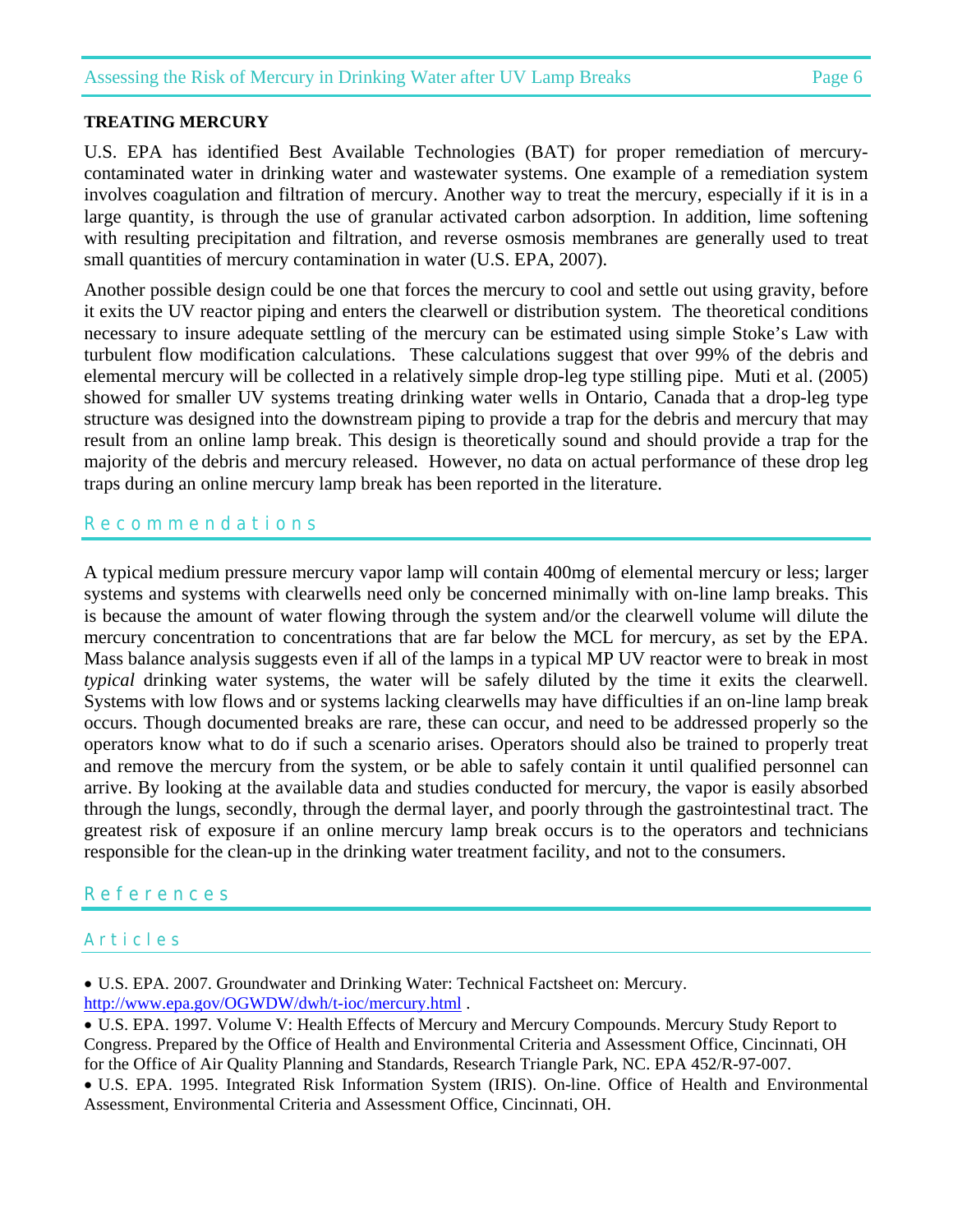#### Assessing the Risk of Mercury in Drinking Water after UV Lamp Breaks Page 7

• Muti, D. 2005. Design of Groundwater UV Systems in Ontario, Canada Including Downstream Mercury Traps, Poster Presentation, 2005 AWWA Annual Conference and Exhibit, San Francisco, CA.

• Bornmann, G., Henke, G., Alfes, H., Mollmann, H. 1970. Intestinal Absorption of Metallic Mercury (in German) Arch Toxicol. 26:203-209.

• Malley, J.P., Jr. 2006. Development of Standard Operating Plans for Mercury Release from UV Technologies Used in Drinking Water Treatment Plants. Course Lecture Materials University of New Hampshire, Durham, NH

• Malley, J.P., Jr., and Burris, B. 2001. *Bridging the Gap: Meeting the World's Water and Environmental Resources Challenges.* World Water Congress, Orlando, FL.

#### B o o k s

• Berlin, M. 1986. Mercury. In: Handbook on the Toxicology of Metals, pp. 387-445,  $2<sup>nd</sup>$  Ed. (Friberg, L., Nordberg, G.L., and Vouk, V.B., eds.) Elsevier Publishers, New York.

• U.S. EPA. 2006. Ultraviolet Disinfection Guidance Manual for the Final Long Term 2 Enhanced Surface Water Treatment Rule. Prepared by the Office of Health and Environmental Criteria and Assessment Office, Cincinnati, OH for the Office of Water, Washington, DC. EPA 815-R-06-007.

www.epa.gov/safewater/disinfection/lt2/pdfs/guide\_lt2\_uvguidance.pdf .

• U.S. EPA. 2002. National Primary Drinking Water Regulations; Announcement of the Results of EPA's Review of Existing Drinking Water Standards and Request for Public Comment. Federal Register: Volume 67, Number 74.